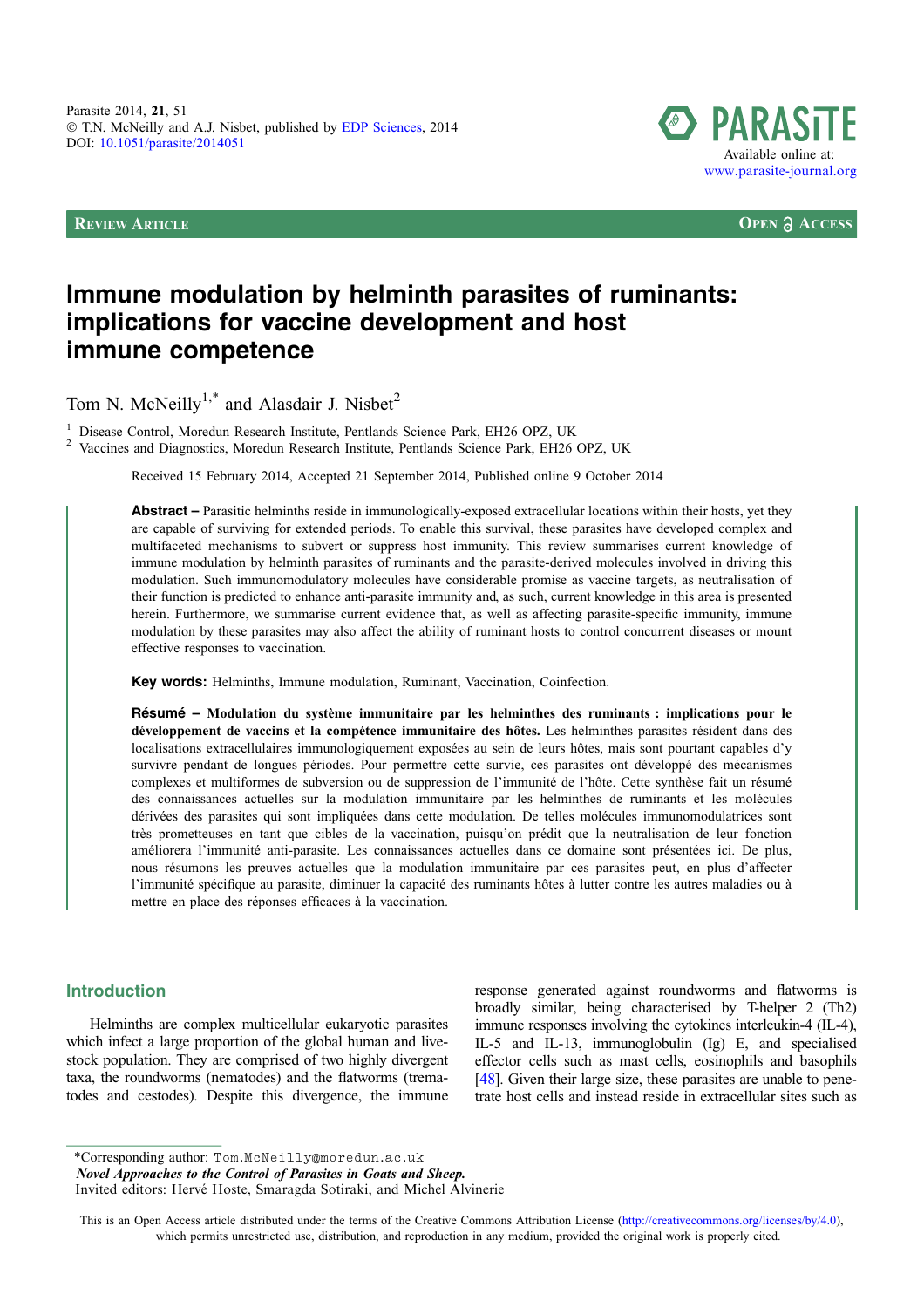the lymphatics, bloodstream, tissues or organs where they are exposed to the host immune response. In order to avoid expulsion from the host, helminth parasites have evolved highly elaborate and complex mechanisms to suppress or subvert the mammalian immune response [\[48](#page-8-0), [54](#page-8-0)]. These modulatory mechanisms are not specifically targeted to the host's antiparasite response, as responses to bystander antigens are also affected during helminth infection [\[45](#page-8-0)]. Curative chemotherapy has been shown to restore normal immunological function *in vivo* [[78](#page-9-0)] suggesting that modulation of the host immune response is an active process, requiring the parasites to release factors into their environment which interact with host immune cells and molecules. As this release could involve active export of molecules via secretory pathways, or passive diffusion of molecules from the parasite soma, products released from the parasite are currently termed ''excretory-secretory (ES)'' products, and significant efforts have been made to identify and characterise immunomodulatory activity within parasite ES products released by the parasites.

Whilst the majority of data relating to helminth immune modulation has been obtained from rodent and human studies, there is increasing evidence that certain ruminant helminths are similarly capable of modulating host immune responses. Such immune modulation potentially explains why immunity to ruminant helminth parasites is so slow to develop and is often poorly protective [\[3](#page-6-0), [21,](#page-7-0) [44](#page-8-0)], but may also have a number of important consequences for livestock health and welfare. Firstly, immunomodulatory molecules may be useful targets for parasite vaccine or therapeutic development, as they represent molecules which are of importance for parasite survival within the host. Secondly, modulation of the immune response by helminths may impact on the susceptibility of livestock to other infectious diseases, and may also impact on responses to other livestock vaccines.

This review will summarise current knowledge of immune modulation by helminth parasites of ruminants, focussing on the nematodes and trematodes of economic importance to the livestock industry, defining what progress is being made on the use of helminth immunomodulators in anti-parasite vaccines and what impact these helminth infections have on immune competence of the ruminant host.

# Immune modulation by trematode parasites of ruminants

Of the trematodes affecting global ruminant populations, the liver fluke, Fasciola hepatica, is one of the most important. Following ingestion of encysted dormant larvae, infective juveniles traverse the duodenal wall and enter the peritoneal cavity where they migrate to, and penetrate, the liver capsule. Thereafter, the juvenile larvae migrate through the liver parenchyma before moving to the bile ducts where they mature into adult stage parasites [[3](#page-6-0)]. The invasive nature of the parasite lifecycle results in significant exposure to the host immune response, both humoral and cellular. Despite this, the parasites are able to survive for extended periods in the host (usually 1–2 years in cattle and up to 20 years in sheep  $[3]$  $[3]$  $[3]$ ), and while *F. hepatica* induces potent and highly polarised Th2 immunity in the host,

these responses do not appear to be protective: indeed the magnitude of the Th2 responses is positively correlated with parasite burden [\[13\]](#page-7-0). Protection against liver fluke infections can be achieved by vaccination and is dependent on induction of Th1 type immunity [\[32,](#page-7-0) [56,](#page-8-0) [57](#page-8-0)]. Thus, by driving Th2 immunity, the parasite can down-regulate protective Th1 immunity, enabling its survival within the host. In addition to skewing the immune response towards non-protective Th2, the parasite is also capable of generating regulatory immune responses: following penetration of the intestinal wall by the newly-excysted juvenile flukes, peritoneal macrophages display markers of regulatory/M2 macrophages (e.g. arginase-1 and PD-1) and secrete the regulatory cytokines IL-10 and transforming growth factor-beta (TGF- $\beta$ ) [[18](#page-7-0), [20](#page-7-0)], and regulatory rather than Th2 responses predominate during later stages of infection, with a reduction in parasite-driven IL-4 synthesis but increased IL-10 and TGF- $\beta$  production [\[28\]](#page-7-0).

F. hepatica ES products (FhES) have been shown to possess immunomodulatory properties both *in vitro* and *in vivo*. For example, FhES is capable of suppressing concanavalin A-induced proliferation of ovine lymphocytes [[41](#page-8-0), [69\]](#page-8-0) and skews the phenotype of both ovine and bovine macrophages towards a regulatory/M2 phenotype [\[25,](#page-7-0) [27](#page-7-0)], whereas systemic administration of FhES to mice has been shown to prevent development of Th1 immunity following immunisation with killed Bordetella pertussis vaccines [\[65](#page-8-0)]. Given the similarities of the immunomodulatory effects of FhES and those seen during parasite infection in vivo, significant efforts have been made to identify specific immunomodulatory molecules within FhES, with some notable successes. As the immunomodulatory molecules secreted by  $F$ . hepatica have been extensively reviewed elsewhere recently [\[16,](#page-7-0) [71](#page-9-0), [72\]](#page-9-0), only a brief overview of these molecules is provided below.

## Peroxiredoxin (FhPrx)

The anti-oxidant enzyme peroxiredoxin (Prx) derived from F. hepatica ES products (FhPrx) may protect the parasite by inactivation of host reactive oxygen species (ROS) but has also been shown to induce the production of alternatively-activated macrophages (AAM $\Phi$ s) in mouse models, thus potentially promoting the development of host Th2 responses when it is secreted by flukes resident in ruminants [\[18,](#page-7-0) [20](#page-7-0)]. Further evidence for this latter mechanism was provided by the inhibition of Th2-like responses in F. hepatica-infected mice which had received ovine anti-FhPrx antibodies by passive transfer (reviewed in [\[16\]](#page-7-0)).

# Cathepsin L cysteine proteases (FhCL)

The synthesis and release of cysteine proteinases is an integral part of liver fluke lifestyle and immunomodulation – emergence of the juvenile flukes from the ingested cyst is dependent on the synthesis of cysteine proteinases and the subsequent release of such molecules may also cleave host immunoglobulins, preventing antibody-mediated killing mechanisms from operating at this early stage in infection [[10,](#page-7-0) [74](#page-9-0)]. A large proportion (up to 80%) of the ES material produced by liver flukes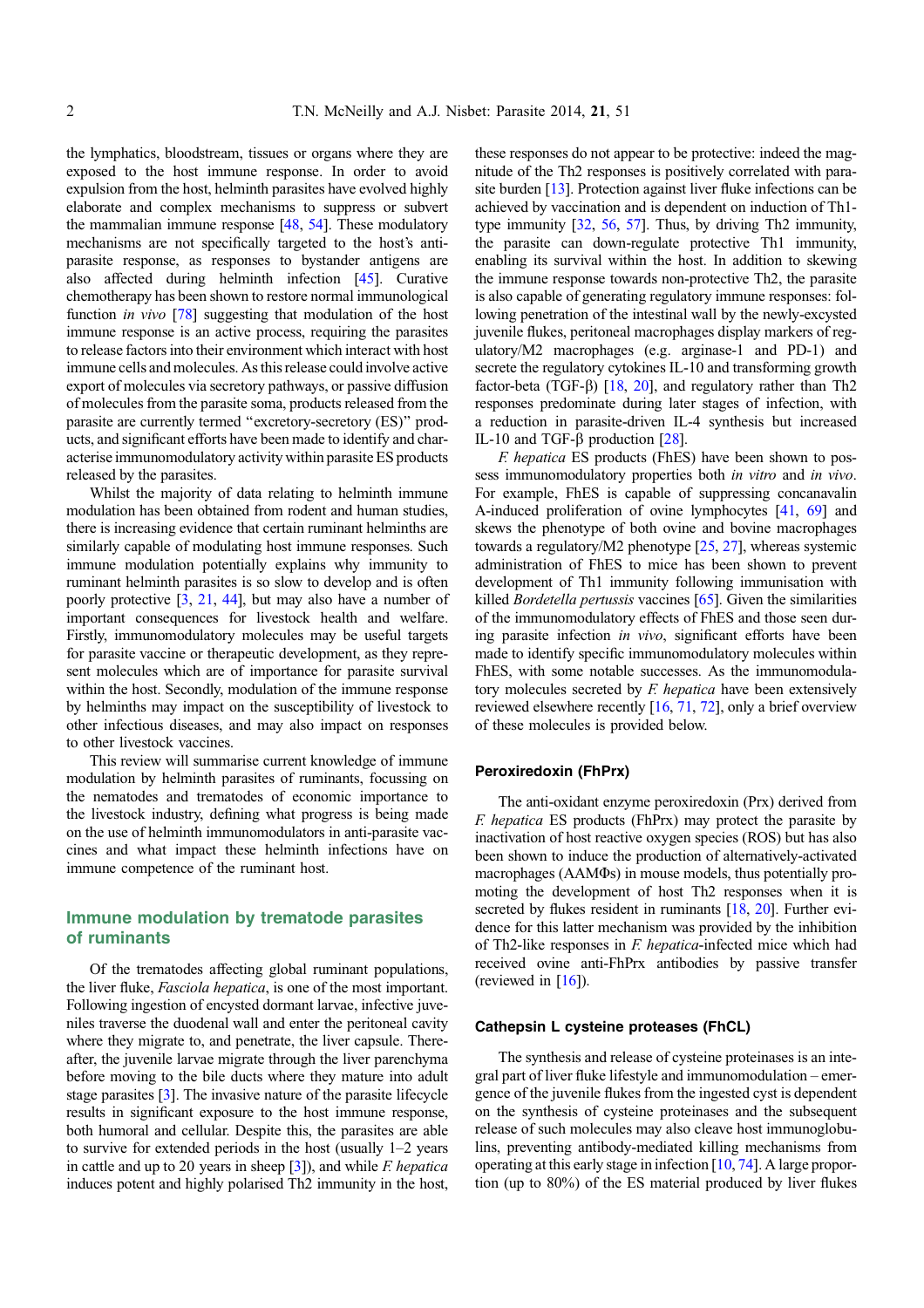(FhES) consists of cathepsin L cysteine proteinases [\[16\]](#page-7-0), and the suppressive effects of FhES on ovine lymphocyte proliferation and Bordetella pertussis vaccine-induced interferon-gamma  $(IFN-\gamma)$  responses are largely associated with cysteine protease activity [[65](#page-8-0), [69](#page-8-0)]. Fasciola hepatica cathepsin L1 (FhCL1), which is a key vaccine candidate molecule (see Section on Helminth immunomodulators as vaccine candidates, below) secreted by all stages of the parasite, has immunomodulatory activity through inhibiting the release of pro-inflammatory factors from macrophages by cleavage of toll-like receptor (TLR) 3 within the macrophage endosome [\[19\]](#page-7-0). In addition, *Fasciola* hepatica cathepsin L5 (FhCL5) can interfere with T cell function via cleavage of cell surface CD4 [\[69](#page-8-0)].

## Cathelicidin-like helminth defence molecules

Helminth defence molecules (HDMs) are non-cytotoxic, non-bacteriocidal functional mimics of mammalian cathelicidinlike host defence peptides [\[72\]](#page-9-0). Following proteolytic processing by FhCL1, an F. hepatica HDM (FhHDM-1) is able to bind bacterial lipopolysaccharide (LPS), preventing its interaction with TLR4 on macrophages and thus inhibiting innate immune responses [[73](#page-9-0)]. In addition, following internalisation of FhHDM-1 into macrophage endosomes, the molecule can inhibit antigen degradation and thus impair antigen presentation via MHC class II [\[70\]](#page-9-0).

# Immune modulation by parasitic nematodes of ruminants

Gastro-intestinal nematodes (GIN) are the most important nematodes affecting ruminant species in terms of lost productivity. A common feature of infections with these nematodes is that immunity takes a high proportion of the productive lifespan of the animal to develop. For instance immunity to Ostertagia ostertagi, the most important nematode parasite affecting cattle, is usually only acquired in the second grazing season [[21](#page-7-0)], whereas immunity to Teladorsagia circumcincta, an important GIN of small ruminants in temperate regions, only develops after constant exposure to the parasite over a number of weeks [\[81\]](#page-9-0). Furthermore, immunity to these parasites is often incomplete, requiring constant exposure of the parasite for its maintenance [\[83\]](#page-9-0), and rarely being completely protective against re-infection [\[44\]](#page-8-0). The slow development and weak nature of the immune response suggests that these parasites are actively down-regulating the host immune response during infection.

Ruminant GIN possess a direct and relatively simple lifecycle. Following ingestion of infective stage larvae, the parasite undergoes additional developmental changes within, or closely associated with, the gastro-intestinal mucosa before development into adult-stage parasites in the gastro-intestinal lumen. Thus particular developmental stages of the parasite, for example mucosal fourth-stage larvae (L4) of O. ostertagi and T. circumcincta, are more intimately associated with the host, and evidence suggests that these parasitic stages may be particularly effective at modulating host immunity. For example, soluble somatic extracts and ES products from O. ostertagi L4 but not extracts from L3 or adult stage parasites are able to suppress T cell proliferation in vitro, with such effects involving up-regulation of the regulatory cytokines IL-10 and TGF- $\beta$  [[35](#page-7-0)]. Similarly, ES products from L4 of T. circumcincta are capable of suppressing ovine T cell activation in vitro, again involving up-regulation of IL-10 [[52](#page-8-0)]. Interestingly, L4 ES products from two other small ruminant gastro-intestinal nematodes (GIN), Nematodirus battus and Trichostrongylus vitrinus, are unable to suppress T cell activation (McNeilly, unpublished observation), indicating that different ruminant GIN may possess different levels of immunomodulatory capacity. This would be consistent with studies in sheep where the development of protective immunity through repeated parasite challenge is more easily achievable with the GIN Haemonchus contortus and Trichostrongylus colubriformis than with T. circumcincta [\[39](#page-7-0)]. It may also indicate that different ruminant GIN have evolved different mechanisms to evade host immunity. Taken together, current evidence would suggest that certain ruminant nematode species are effective at modulating mammalian host immunity. While the full range of immunomodulatory molecules produced by these parasites remains to be determined, molecular and proteomic approaches have so far identified a number of ruminant nematode molecules with putative or demonstrable immunomodulatory function. These are listed below.

#### Macrophage migration inhibitory factor (MIF)

Macrophages have diverse roles in immunity to pathogens including antigen presentation, phagocytosis and killing fol-lowing "classical" activation [\[1\]](#page-6-0) and additional roles in immune responses to helminth infection following "alternative'' activation [\[36\]](#page-7-0). Although macrophages are not thought to possess nematode antigen-specific receptors, they do colocalise with lymphocytes at sites of nematode infection [\[50\]](#page-8-0) and can be involved in the immobilisation of tissue-migratory nematodes through nematode-specific antibody-dependent alternative activation in immune hosts [[22](#page-7-0)]. Interference with macrophage motility and function could therefore be a mechanism by which parasitic nematodes evade the host's immune system.

Macrophage migration inhibitory factor (MIF) is a cytokine which, in mammals, is synthesised by a variety of cells including T lymphocytes, endothelial cells, fibroblasts and monocytes/macrophages [\[9](#page-6-0)]. MIF inhibits the random migration of monocytes/macrophages, influences cytokine production, upregulates TLR4 expression in immune cells and acts as an important pro-inflammatory cytokine in innate immunity [\[5,](#page-6-0) [9,](#page-6-0) [75\]](#page-9-0). A number of parasitic nematodes also produce MIF orthologues (reviewed in [\[95\]](#page-9-0)) which have the potential to influence host macrophage cell function and host immune response development. This interference could be through inhibiting the movement of sensitised macrophage antigenpresenting cells (APCs) from the local tissue which the worm occupies or through the induction or antagonism of specific host inflammatory/anti-inflammatory pathways [[95](#page-9-0)]. An example of the latter process has been demonstrated in mouse models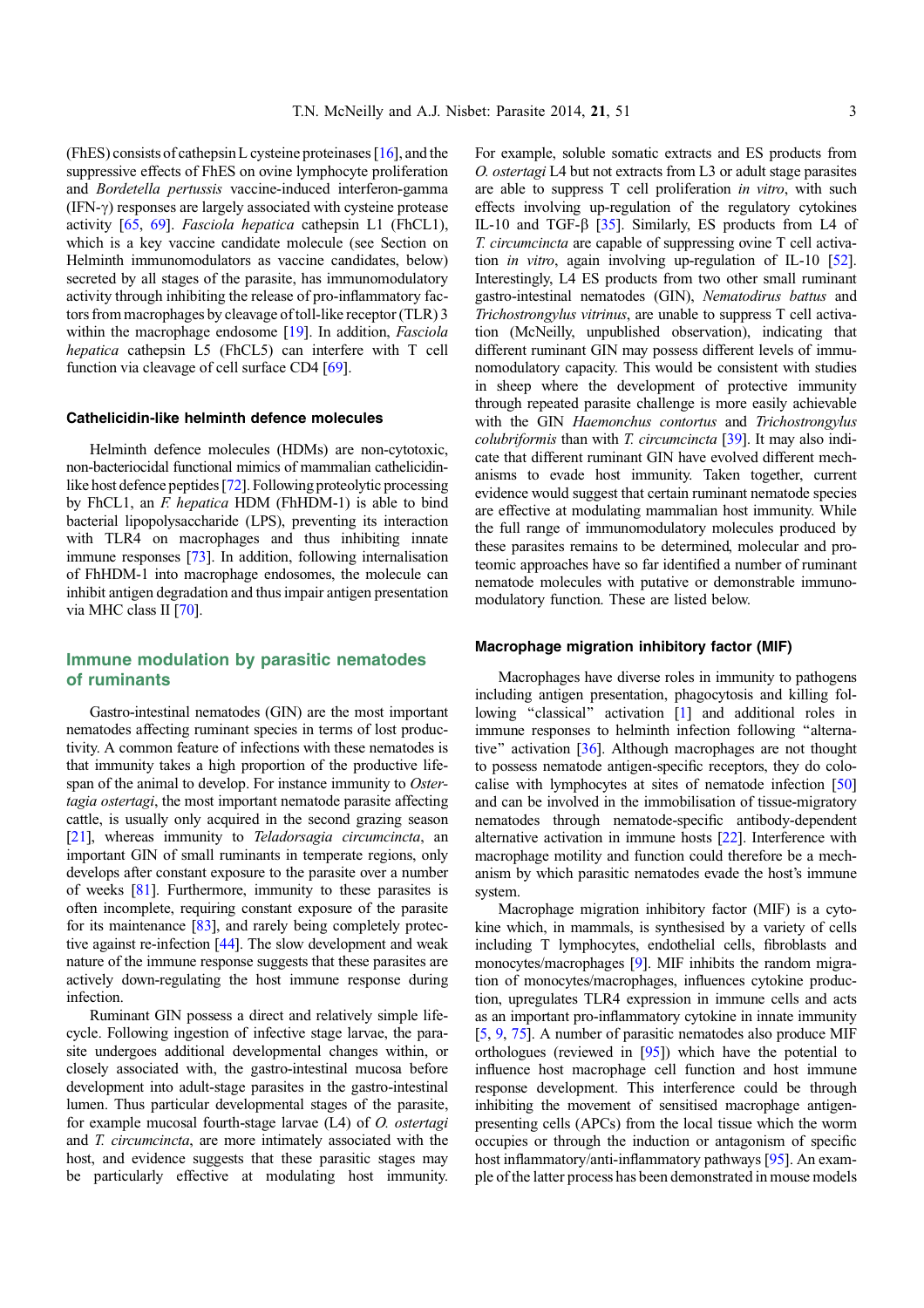of filarial nematode infection where Brugia malayi MIFs (Bm-MIFs) induced AAM $\Phi$ s in vivo [\[23,](#page-7-0) [68\]](#page-8-0) and the continuous release of Bm-MIFs by adult worms is thought to activate an anti-inflammatory pathway, favouring worm survival [[50](#page-8-0)].

In parasitic nematodes of ruminants, the presence of an active MIF orthologue (Tci-MIF-1) has been demonstrated in extracts of larval T. circumcincta and the molecule has been localised to the gut of T. *circumcincta* parasitic stages suggesting that Tci-MIF-1 may be excreted to influence monocyte movement and activation in the host abomasum [[60\]](#page-8-0). Homology searching of the transcriptomic datasets of other Clade V nematodes with the coding sequence (CDS) of Tci-MIF-1 in Nembase4 ([http://www.nematodes.org/nembase4\)](http://www.nematodes.org/nembase4) reveals transcripts from *O. ostertagi* with up to 96% identity to the Tcimif-1 CDS across 310 nucleotide bases, and BLASTx searching of the NCBInr database ([http://blast.ncbi.nlm.nih.gov/Blast.](http://blast.ncbi.nlm.nih.gov/Blast.cgi) [cgi](http://blast.ncbi.nlm.nih.gov/Blast.cgi)) with the Tci-MIF-1 sequence also revealed a homologous MIF from H. contortus with 91% amino acid identity (96% similarity) across all 115 residues. These levels of identity demonstrate conservation of expression, and potentially function, across these parasitic nematodes of ruminants opening up the opportunity for cross-species protection with a multivalent vaccine if MIF is demonstrated to be a viable vaccine candidate (see Section on Helminth immunomodulators as vaccine candidates, below) for parasitic nematodes of ruminants.

## Apyrases

When mammalian tissues are injured, the processes involved in cell damage and cell death result in the presence of elevated levels of extracellular nucleotides, including adenosine 5'-triphosophate (eATP) which, as a "Danger-Associated Molecular Pattern'' (DAMP) molecule, directly affects host immune responses, through, for example, the induction of profound pro-inflammatory processes such as the chemotaxis and degranulation of mast cells, neutrophils and eosinophils [[7](#page-6-0), [17](#page-7-0), [90](#page-9-0)]. These types of responses are termed ''purinergic'' and result from the interaction of purines (e.g. eATP) with membrane purinoreceptors which have differential specificities for ATP and its metabolites adenosine 5'-diphosphate (ADP), adenosine 5'-monophosphate (AMP) and adenosine (90).

Apyrases (nucleoside triphosphate dephosphorylases, EC 3.6.1.5) are enzymes which hydrolyse the potent proinflammatory purine ATP to form ADP. Apyrases can then also hydrolyse ADP to AMP which may then be further hydrolysed by a 5'-nucleotidase to adenosine which exhibits anti-inflammatory capacity by inhibiting platelet aggregation, preventing amplification of the inflammatory response [[37](#page-7-0)]. Some bloodfeeding insects exploit this mechanism by secreting a  $Ca^{2+}$ dependent apyrase in their saliva which hydrolyses purinergic nucleotides thus preventing clotting and permitting continued feeding [\[93\]](#page-9-0). Enzymes belonging to this group of  $Ca^{2+}$ dependent apyrases have also recently been described in both O. ostertagi (Oos-APY-1) and T. circumcincta (Tci-APY-1) [[64](#page-8-0), [100](#page-10-0)] and the enzymes from these two nematodes share 92% identity (96% similarity) across all 339 residues. BLASTx searching of the NCBInr database [\(http://blast.](http://blast.ncbi.nlm.nih.gov/Blast.cgi) [ncbi.nlm.nih.gov/Blast.cgi\)](http://blast.ncbi.nlm.nih.gov/Blast.cgi) with the Tci-APY-1 sequence also

revealed three homologous apyrases with 65–71% amino acid identity (79–82% similarity) from H. contortus. In both T. circumcincta and O ostertagi, the production of these  $Ca<sup>2+</sup>$ -dependent apyrases was associated predominantly with fourth stage larvae (L4) (64,100) and Tci-APY-1 is present in the ES fluid of this stage of T. circumcincta [[82](#page-9-0)]. Oos-APY-1 was originally identified by immunoscreening an O. ostertagi L4 cDNA library with sera from O. ostertagi-infected calves and, through Western blotting, it was apparent that the calves mounted a circulating antibody response to Oos-APY-1 within 2 weeks of infection [\[100\]](#page-10-0). In addition, immunolocalisation studies demonstrated localisation of Oos-APY-1 within the glandular bulb of the oesophagus at the oesophageal/intestinal junction [\[100\]](#page-10-0). Taken together, these results are highly suggestive of the secretory nature of Oos-APY-1 and Tci-APY-1 during the L4 stage of the parasites. It was therefore proposed that, by secreting apyrase and reducing levels of eATP locally, these nematodes could control inflammation within the gastric gland microenvironment, prolonging their longevity by immune evasion during a period of rapid larval growth while in intimate contact with the host tissue [\[64,](#page-8-0) [100\]](#page-10-0). This mechanism of immune evasion is consistent with studies of the intravascular stages of the blood fluke Schistosoma mansoni which express a panel of ATP-catabolising enzymes, including apyrase, on their tegumental surface, which are proposed to be involved with the conversion of host-derived eATP to adenosine [[6\]](#page-6-0). Trichinella spiralis ES products also contain a cascade of nucleosidemetabolising enzymes which are thought to inhibit purinergic signalling and thus prolong nematode persistence within the host digestive tract [[37](#page-7-0), [38\]](#page-7-0).

## Transforming growth factor-beta (TGF- $\beta$ )-like molecules

TGF- $\beta$  family members are evolutionarily-conserved cytokines involved in the regulation of an array of physiological systems and processes. In mammalian immune systems,  $TGF- $\beta$ 1 is the principal active isoform exerting regulatory$ effects on a variety of immune cells [[47](#page-8-0)] with specific roles in T cell differentiation, development, homeostasis and tolerance (recently reviewed in [[66\]](#page-8-0)). In parasitic nematodes, homologues of  $TGF- $\beta$  (termed TGHs) have principally been$ investigated for their potential roles in hypobiosis and diapause, largely because of their homology to the Caenorhabditis elegans daf-7 molecule which is involved in dauer larvae formation [[61](#page-8-0)]. However, one study, published in 2000, demonstrated the potential for a secreted TGF- $\beta$  homologue from Brugia malayi adults (Bm-TGH-2), to bind mammalian TGF- $\beta$  receptors leading to signal transduction in an in vitro system [\[34\]](#page-7-0). This raised the possibility that parasitic nematodes may have adapted  $TGF- $\beta$  family genes to suppress the host$ immune system  $[49]$  $[49]$  $[49]$ . Subsequently, genes encoding TGF- $\beta$ homologues have been identified from H. contortus and from T. circumcincta [\[53\]](#page-8-0) with the expression of the latter being associated with the adult stage of the parasite. An intriguing possibility is, therefore, that T. circumcincta resident in the abomasum produce Tci-TGH-2 which ligates host TGF- $\beta$ receptors to down-regulate protective immunity and/or pathology. One possible route to immune modulation by nematode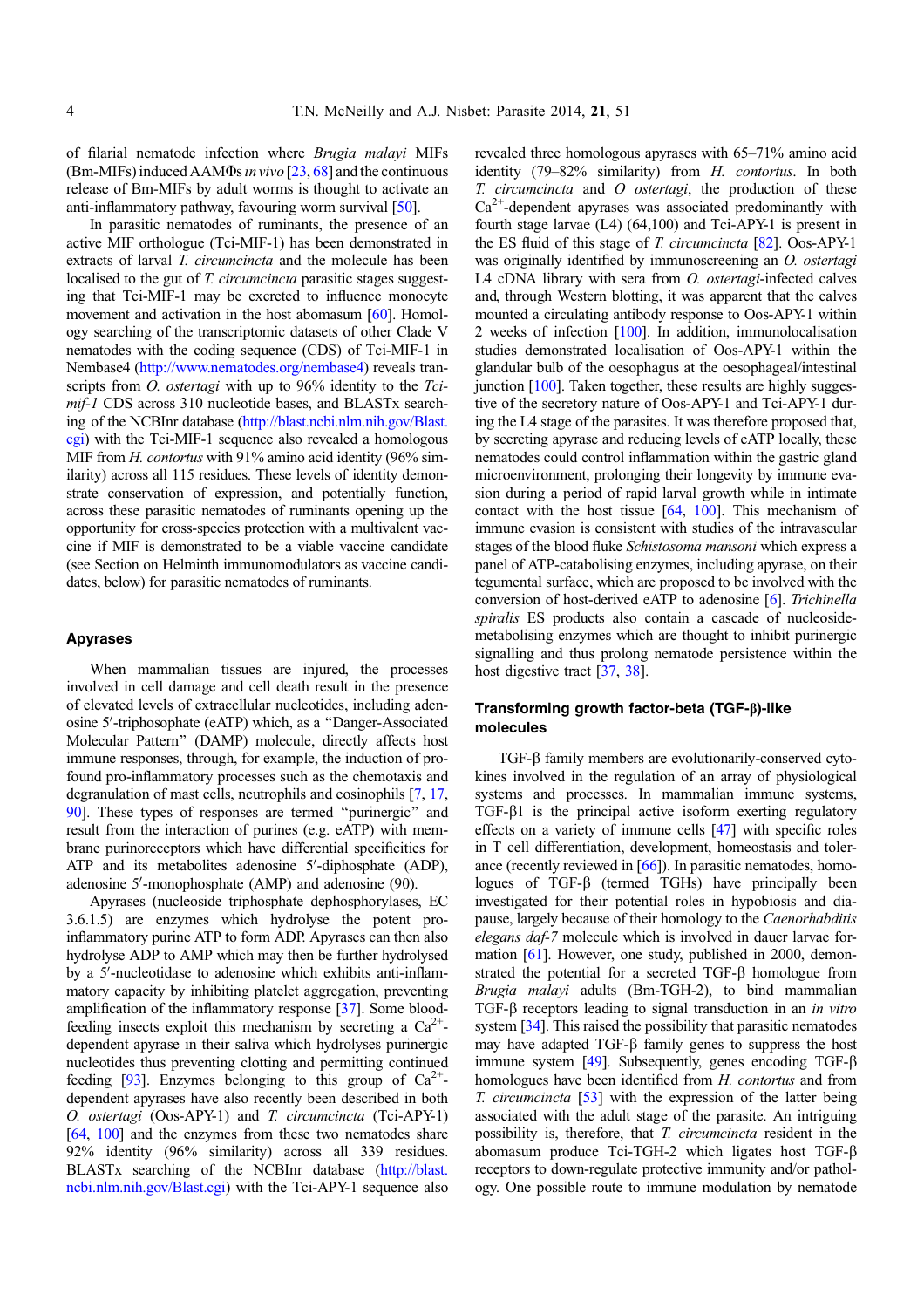TGH molecules is through the induction of host regulatory T cells  $(CD4<sup>+</sup> Foxp3<sup>+</sup> Tregs)$  which are induced from thymus-derived T cell precursors under the influence of TGF- $\beta$ [[43](#page-8-0)]. Infection of mice with parasitic nematodes induces host Treg cells [\[24](#page-7-0), [31\]](#page-7-0) and ovine Treg cells have also recently been demonstrated in the abomasal mucosa of T. circumcinctainfected sheep [\[51](#page-8-0), [52](#page-8-0)], giving some indirect support for such a mechanism.

#### Complement system derailing

The mammalian complement system is part of the innate immune system which assists in the anti-pathogen activities of antibodies and phagocytic cells. The system consists of three distinct pathways: the classical pathway, the alternative pathway and the lectin pathway. All three pathways rely on C3-convertase cleaving and activating component C3, causing a cascade of further cleavage and activation events [\[33](#page-7-0)]. During feeding, parasitic nematodes ingest host complement as well as host antibodies and these therefore have the potential to interact within the parasite causing tissue disruption. Studies focused on H. contortus over the last decade have identified some mechanisms by which this blood-feeding parasite modulates the host complement system to avoid these disruptive effects [[76](#page-9-0), [87,](#page-9-0) [88](#page-9-0)]. Calreticulin, a  $Ca^{2+}$  binding protein, is present in the ES material of adult H. contortus and inhibits the classical pathway by binding host C-reactive proteins and  $C1q$  – the component of the  $C1$  complex which binds IgM or IgG to activate the classical pathway [\[87,](#page-9-0) [88](#page-9-0)]. Recently, a component of H. contortus adult ES was purified by affinity chromatography using immobilised goat C3 and was termed H.c-C3BP (Haemonchus contortus C3 binding protein) [\[76](#page-9-0)]. Proteomic analyses of this ES component suggested that it was a secreted glyceraldehyde-3-phosphate dehydrogenase (GAPDH), a ubiquitously-expressed gene in parasitic nematodes (e.g. [[86\]](#page-9-0)). Recombinant versions of this H.c-C3BP/ GAPDH were bound by immunoglobulins in the sera of infected animals and displayed complement function inhibitory activity [[76\]](#page-9-0).

#### **Galectins**

Galectins are proteins which bind sugars with a specific affinity for b-galactoside. Within the mammalian immune system, galectins can bind to the surface of parasitic helminths, as well as other pathogens, initiating host immune responses [\[94](#page-9-0)]. During experimental infections of immune sheep with T. circumcincta, for example, a host galectin-14 molecule is upregulated in the abomasal mucosa, potentially as part of a Th2 polarised immune response [\[30\]](#page-7-0). Parasitic nematodes of ruminants also produce galectin molecules in their ES material (e.g. see [\[14\]](#page-7-0)) and immunomodulatory activity has been associated with these molecules. For example, lactose-affinity chromatography has been used to purify a mixture of galectins derived from larval H. contortus which, when mixed with ovine bone marrow eosinophils in vitro, exhibited eosinophil chemokinetic activity [\[91\]](#page-9-0). Recombinant versions of two isoforms of a galectin from  $H$ . contortus (termed  $Hco$ -gal-m and  $Hco$ -gal-f because they were derived from male and female worms, respectively) were able to induce apoptosis in goat peripheral blood mononuclear cells (PBMC) following binding to the cell surface [\[89\]](#page-9-0). This interaction was further elucidated through a recent proteomic and transcriptomic analysis which highlighted the ability of these recombinant galectins to activate components of both the TLR and CASPASE pathways along with down-regulation of pro-inflammatory cytokines in mitogen-stimulated PBMC [\[96\]](#page-9-0).

# Other immunomodulatory molecules – routes for discovery

It is beyond the scope of this review to address all of the potential immunomodulators produced by parasitic helminths, but comprehensive reviews of this area have recently been published [\[42,](#page-8-0) [50\]](#page-8-0). These reviews, along with an increasing volume of original literature, highlight the numbers of immunomodulatory molecules being identified in filarial nematodes, schistosomes and from mouse models of helminth infection (e.g. [\[40\]](#page-8-0)). In the case of filarial nematodes and schistosomes, these immunomodulators clearly have vital roles in the prolonged (years) survival of the parasites within the vascular and lymphatic systems of the hosts, and are therefore rich sources of information for those studying ruminant: helminth interactions to mine for homologous immunomodulatory molecules (e.g. proteinase inhibitors [[4,](#page-6-0) [58\]](#page-8-0); recently reviewed by [\[55\]](#page-8-0)). Analysis of immunomodulatory molecules in mouse models of helminth infection have shown that, in the case of the nematode Heligmosomoides polygyrus, adult worms produce powerful immunomodulatory molecules in their ES material, but immunisation of mice with this ES material leads to sterile immunity [\[40](#page-8-0)]. The identification of the immunomodulatory molecules in these cases, along with the increasing availability of the transcriptomes and genomes of helminth parasites of ruminants (e.g. the recently published Haemonchus contor-tus genome [\[46](#page-8-0), [80\]](#page-9-0) will assist greatly in assessing immunomodulators for use as vaccine candidates against ruminant parasitic helminths.

# Helminth immunomodulators as vaccine candidates

One of the main practical applications for exploiting helminth immunomodulators is in the development of vaccines to control parasitic infections. If immunomodulatory molecules can be delivered to the host in a manner which provokes a significant circulating antibody response (e.g. by injection with a suitable adjuvant) then, in theory, neutralising antibodies will nullify the immunomodulatory molecules released by the parasite during infection, leading to its exposure to the developing protective immune system and, ultimately, the parasite's demise. One potential flaw in this process is that, by definition, it may be difficult to raise an immune response to an active immunosuppressive molecule and the specific activity of the antigen may need to be inactivated prior to use as a vaccine (e.g. see [\[4](#page-6-0)]). Some examples of the use of immunomodulators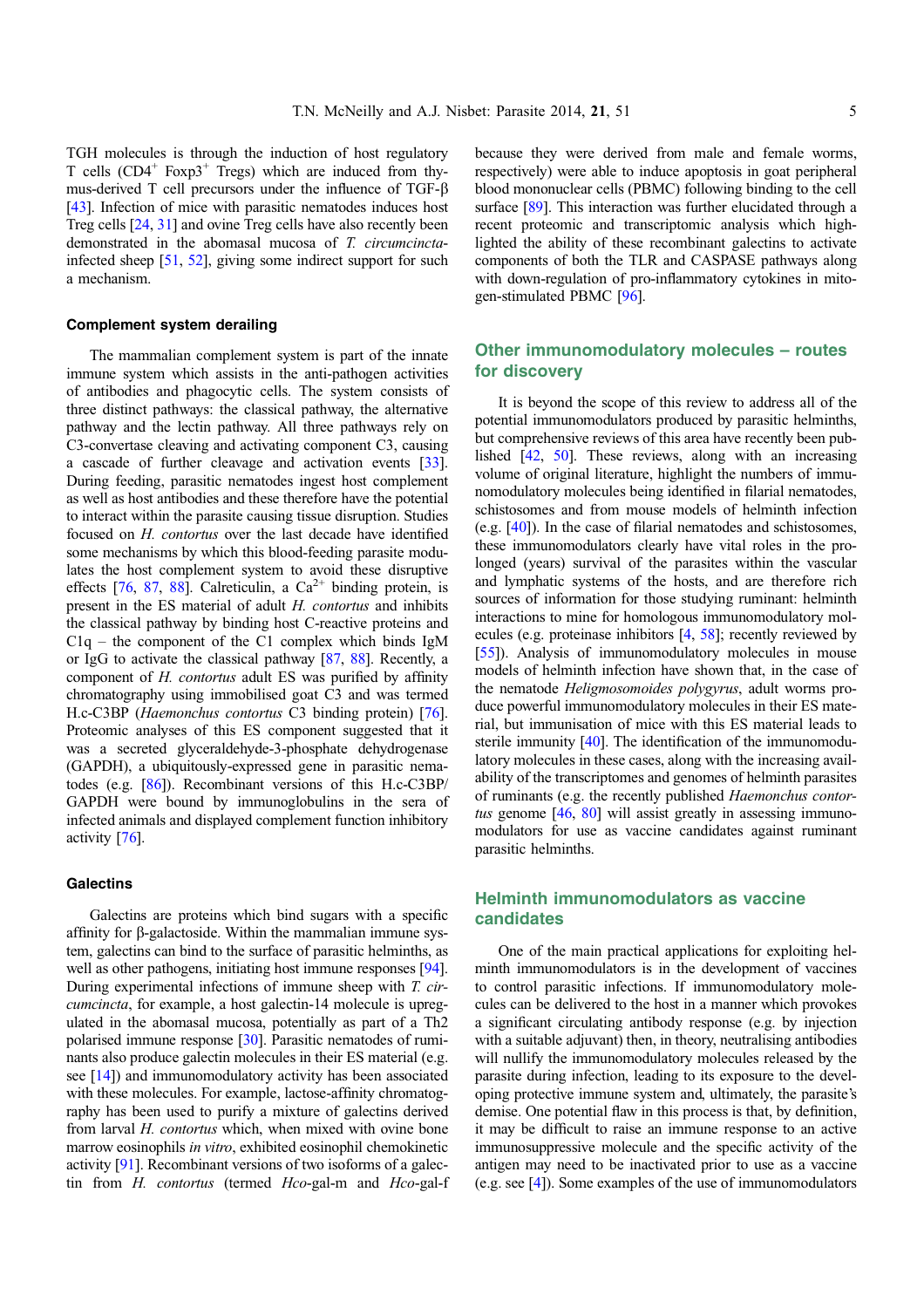as vaccine antigens against monospecific helminth parasite infections of ruminants are described below.

## Teladorsagia circumcincta

Immunomodulatory molecules were identified through a combined proteomic/transcriptomic analysis of L4 T. circumcincta as part of a tripartite approach to identifying antigens for inclusion in a recombinant subunit vaccine cocktail [\[63](#page-8-0)]. These three molecules were an apyrase (Tci-APY-1; [\[64\]](#page-8-0)), a macrophage migration inhibitory factor (Tci-MIF-1; [\[60\]](#page-8-0)), and a TGF- $\beta$  homologue (Tci-TGH-2; [\[53\]](#page-8-0)). In addition, four ES proteins (a cathepsin F, a metalloproteinase, an activationassociated secretory protein, and an ES protein of unknown function) were selected by examining larval ES targets of local IgA responses in sheep rendered immune to re-infection [\[82](#page-9-0)]. An immunogenic homologue of a protective antigen of the canine hookworm, Ancylostoma caninum (Ac-SAA-1 [[62](#page-8-0), [101](#page-10-0)]) was also selected. Recombinant versions of each of these eight candidates were generated and combined into a sub-unit vaccine which was delivered, subcutaneously with the adjuvant Quil A, to sheep. The animals were subsequently subjected to a trickle challenge infection regime with T. circumcincta infective larvae over a period of 4 weeks and the trial was performed twice. In both trials, vaccinated sheep had significantly lower mean faecal egg counts (FEC) over the period of the experiment, with an overall mean FEC reduction of 72% (Trial 1) and 58% (Trial 2). During the peak egg shedding periods, vaccinated sheep shed 92% and 73% fewer eggs than control sheep in Trials 1 and 2, respectively. At post mortem, vaccinated sheep had 75% (Trial 1) and 57% (Trial 2) lower adult nematode burdens in the abomasum than those in the control group [[63](#page-8-0)].

#### Haemonchus contortus

Successful vaccination of sheep against haemonchosis has been achieved by immunising sheep with an H. contortus gutderived membrane protein complex (H-gal-GP; [\[84\]](#page-9-0)) which contains multiple antigens including proteinases and a galectin component [\[59\]](#page-8-0). However, affinity-purified galectin from the H-gal-GP complex did not confer protection against challenge infection in lambs when used individually as a vaccine in immunisation/challenge experiments [[59](#page-8-0)]. Nevertheless, when goats were immunised with equal quantities of bacteriallyexpressed recombinant versions of the galectins Hco-gal-m and Hco-gal-f (100 µg of each per vaccination), subcutaneously with Freund's adjuvants, and then challenged with a single infection of 5,000 infective L3, worm burdens were reduced at necropsy  $(399 \pm 81)$  in the immunised goats compared with  $742 \pm 241$  in the control, adjuvant only goats) with a corresponding reduction in cumulative faecal egg count [[99](#page-10-0)].

#### Fasciola hepatica

F. hepatica secretes several molecules with known immunomodulatory functions, for example cathepsin L1 (FhCL1), and peroxiredoxin (FhPrx) (see Section on Immune modulation by trematode parasites). Vaccination of sheep and cattle with native forms of cathepsin L1 resulted in reductions in fluke burdens in the range of 55–72% compared to unvaccinated controls (reviewed in [\[32\]](#page-7-0)) and vaccination of cattle with a yeast-expressed recombinant version of FhCL1 an oil emulsion also led to a 48% reduction in fluke burden following field exposure [\[32\]](#page-7-0). Vaccination of goats with FhCL1 in Quil A gave less clear levels of protection with vaccinated goats having fluke burdens of  $56 \pm 26$  compared with  $92 \pm 53$  in adjuvant only controls following challenge [[67](#page-8-0)]. The use of FhCL1 and FhPrx as a cocktail vaccine could potentially give additive or synergistic effects to the levels of protection, however goats co-immunised with yeast-expressed recombinant FhCL1 and bacterially-expressed recombinant FhPrx with Quil A adjuvant, and experimentally challenged with F. hepatica metacercariae, were not protected, despite developing high circulating antibody levels to both antigens [\[8\]](#page-6-0).

# Impact of helminth infections on host immune competence

Given the potential impact of helminths on the ruminant immune response, there is increasing interest in defining what impact these parasites may have on general host immune competence as a result of bystander immune modulation (i.e. modulation of non-helminth-specific immunity). Studies have been broadly focused on two main questions: firstly, to what extent do concurrent helminth infections affect the ability of a host to control other infectious diseases and, secondly, what effect do helminth infections have on the elicitation of effective responses to vaccines?

In the case of  $F$ . *hepatica*, there is convincing data that infection with this trematode results in altered anti-bacterial immune responses in ruminants: F. hepatica infection in cattle confers susceptibility to Salmonella dublin as a consequence of parasite-induced suppression of Th1-type immunity [\[2](#page-6-0)], whereas peripheral blood mononuclear cells (PBMC) from cattle experimentally coinfected with Mycobacterium bovis and F. hepatica secrete reduced levels of IFN- $\gamma$  in response to stimulation with mycobacterial antigens compared to PBMC from animals infected with  $M$ . bovis alone [\[29\]](#page-7-0). The latter observation is particularly significant as, in addition to increasing susceptibility to M. bovis infections, such modulation of the anti-M. bovis immune response may also reduce the capacity of currently used diagnostic tests to identify M. bovis-infected cattle. Currently, detection of M. bovis infection relies on either production of  $M$ . bovis-specific IFN- $\gamma$  from whole blood cells or measuring delayed-type hypersensitivity reactions to M. bovis antigens. Experimental studies of cattle infected with M. bovis Bacille Calmette Guerin (BCG) demonstrate that coinfection with F. hepatica infections results in both reduced  $M.$  bovis specific IFN- $\gamma$  responses and delayed-type hypersensitivity responses compared to those infected with BCG alone [\[26\]](#page-7-0). These observations have been confirmed in the field, where a recent epidemiological survey of 3,026 UK dairy herds has shown a significant negative association between exposure to F. hepatica (as determined by levels of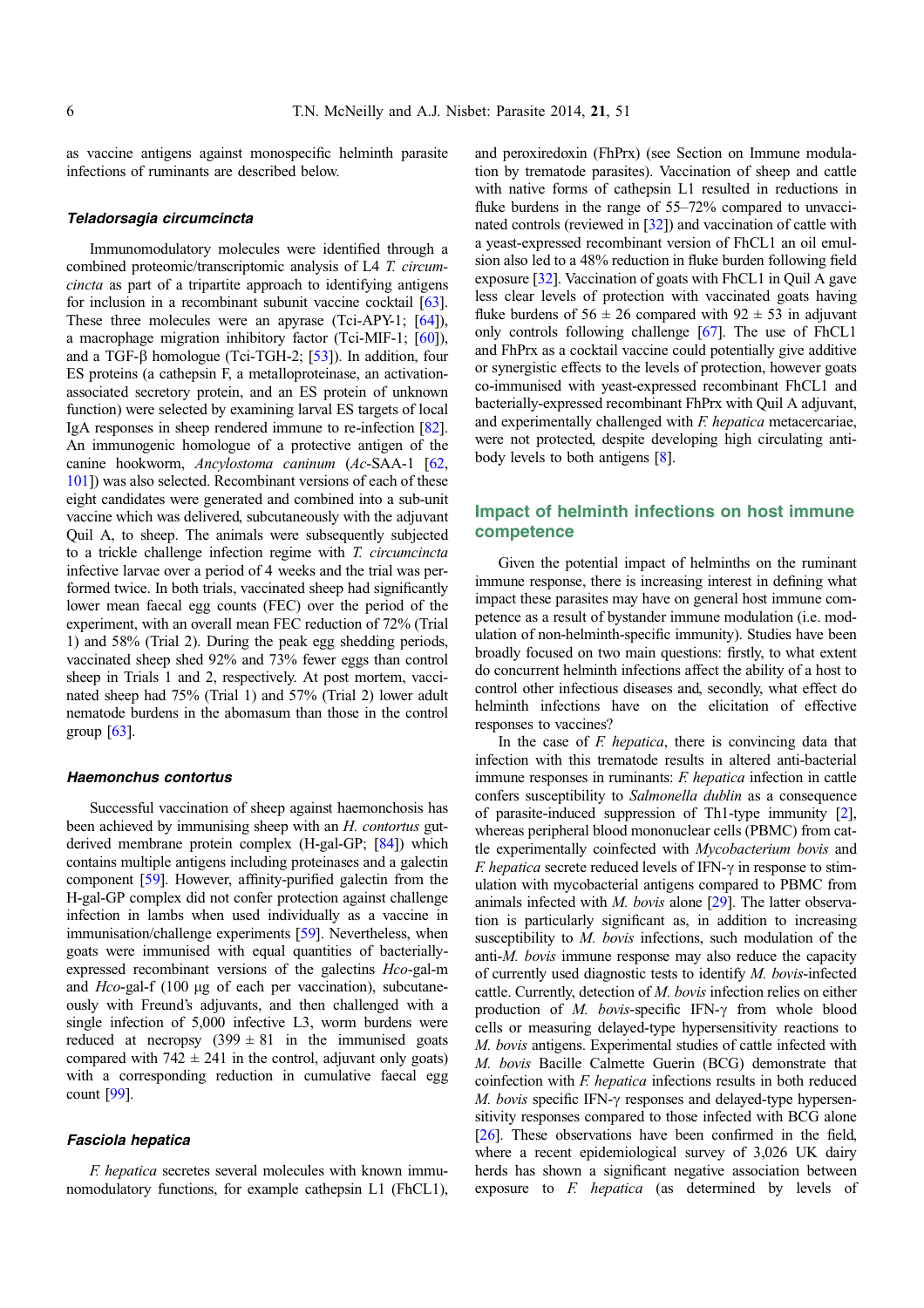<span id="page-6-0"></span>F. hepatica-specific antibodies in bulk milk tank samples) and diagnosis of Bovine TB [[12](#page-7-0)].

While there is clear evidence from human, rodent and pig studies that nematode infections can impact on vaccine responsiveness and susceptibility to other infectious diseases [[77](#page-9-0), [92](#page-9-0)], for ruminant species the data is less clear. Early studies of O. ostertagi infections in cattle identified a transient nonspecific suppression of cellular immune responses during the early stages of infection [\[15,](#page-7-0) [85](#page-9-0), [97](#page-10-0), [98\]](#page-10-0), suggesting that infections with this nematode result in general impairment of adaptive host immunity. Consistent with this observation, antibody responses to Brucella abortus and Infectious Bovine Rhinotracheitis virus (IBRV) vaccines were slower to develop in cattle coinfected with  $O$ . *ostertagi* [[97](#page-10-0)], although these results were not replicated in a subsequent trial using mixed O. ostertagi and Cooperia onchophora infections [\[98](#page-10-0)]. More recently, it was shown that while neutralising antibody responses to a multivalent modified-live virus vaccine containing IBRV were not impaired in calves dual-infected with O. ostertagi and Cooperia spp., infected calves showed greater increases in rectal temperature following subsequent IBRV challenge compared to calves treated with anthelmintic drugs either at the time of vaccination or 2 weeks beforehand [\[79](#page-9-0)], suggesting that active infection with these parasites may have reduced the ability of the calves to control infection with IBRV, possibly by modulating cell-mediated immunity. In a separate study in adult dairy cows, no association was found between serum levels of *O. ostertagi*-specific antibodies and the antibody response to an inactivated rabies vaccine [[11](#page-7-0)]. Data on small ruminant nematodes are lacking, although it has been shown that PBMC from sheep experimentally infected with T. circumcincta produce reduced levels of  $IFN\gamma$  and increased levels of IL-10 in response to mitogenic stimulation during later stages of infection, suggesting that infection with this nematode may result in a generalised suppression of Th1 immunity and establishment of more regulatory immune responses [[52](#page-8-0)].

# **Conclusions**

There is a significant and growing body of evidence indicating that helminth parasites of ruminants are effective at modulating host immunity, although there is a paucity of published information on nematode and cestode parasites of ruminants compared to that for trematodes. The increasing availability of genomic sequence information for ruminant hel-minths (e.g. [[46,](#page-8-0) [80](#page-9-0)]), advances in proteomics and the increasing availability of immunological reagents for ruminant species (<http://www.umass.edu/vetimm/> and [http://www.](http://www.immunologicaltoolbox.co.uk/) [immunologicaltoolbox.co.uk/\)](http://www.immunologicaltoolbox.co.uk/), will aid the identification of novel immunomodulatory molecules produced by these parasites, facilitating the search for novel vaccines and therapeutics. As helminth immune modulation undoubtedly involves multiple immunomodulatory molecules which target many aspects of the host immune response, it is likely that vaccines targeting multiple rather than single parasite immunomodulators will be more successful. It is also possible that combining both

immunomodulatory proteins and those parasite molecules which are the targets of developing protective immune responses within the same vaccine, may result in more effective protection. The mechanism for this would be through direct immunological targeting of molecules which are responsible for critical functions within the parasite (such as feeding and reproduction) combined with the enhancement of antiparasite responses via neutralisation of parasite immune modulation – the ''double whammy''. The impact of these parasites on host immune competence as a result of bystander immune modulation is of increasing interest and concern, and considerably more work is required to understand how and to what extent these parasites affect the ability of ruminant hosts to control concurrent disease or to mount effective responses to vaccination.

Acknowledgements. TNM and AJN are funded by Scottish Government core funding. The authors would like to thank the organisers of the 7th International Conference on the ''Novel Approaches to the Control of Helminth'' and from the joint special session of COST Action FA0805: CAPARA (''Goat-Parasite Interactions: From Knowledge To Control'') for the invitation to present at this conference.

# **References**

- 1. Aderem A, Underhill DM. 1999. Mechanisms of phagocytosis in macrophages. Annual Review of Immunology, 17, 593–623.
- 2. Aitken MM, Hughes DL, Jones PW, Hall GA, Smith GS. 1979. Immunological responses of fluke-infected and flukefree cattle to Salmonella dublin and other antigens. Research in Veterinary Science, 27, 306–312.
- 3. Andrews AJ. 1999. The life-cycle of Fasciola hepatica, in Fasciolosis. CAB International: Oxford. p. 1–29.
- 4. Babayan SA, Luo H, Gray N, Taylor DW, Allen JE. 2012. Deletion of parasite immune modulatory sequences combined with immune activating signals enhances vaccine mediated protection against filarial nematodes. PLoS Neglected Tropical Diseases, 6, e1968.
- 5. Bernhagen J, Mitchell RA, Calandra T, Voelter W, Cerami A, Bucala R. 1994. Purification, bioactivity, and secondary structure analysis of mouse and human macrophage migration inhibitory factor (MIF). Biochemistry, 33, 14144–14155.
- 6. Bhardwaj R, Skelly PJ. 2009. Purinergic signaling and immune modulation at the schistosome surface? Trends in Parasitology, 25, 256–260.
- 7. Bours MJ, Swennen EL, Di VF, Cronstein BN, Dagnelie PC. 2006. Adenosine 5'-triphosphate and adenosine as endogenous signaling molecules in immunity and inflammation. Pharmacology & Therapeutics, 112, 358–404.
- 8. Buffoni L, Martinez-Moreno FJ, Zafra R, Mendes RE, Perez-Ecija A, Sekiya M, Mulcahy G, Perez J, Martinez-Moreno A. 2012. Humoral immune response in goats immunised with cathepsin L1, peroxiredoxin and Sm14 antigen and experimentally challenged with Fasciola hepatica. Veterinary Parasitology, 185, 315–321.
- 9. Calandra T, Roger T. 2003. Macrophage migration inhibitory factor, a regulator of innate immunity. Nature Reviews Immunology, 3, 791–800.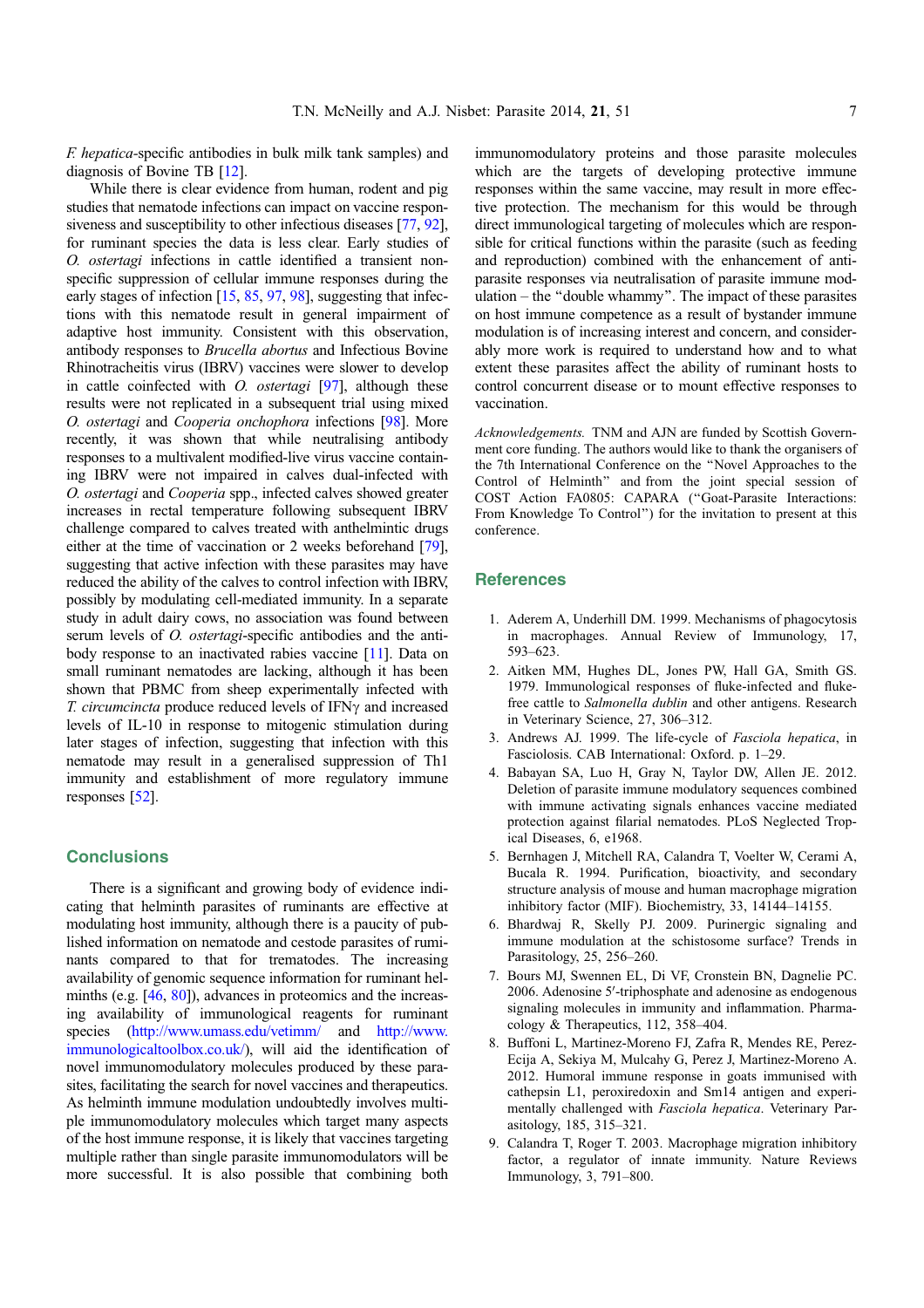- <span id="page-7-0"></span>10. Carmona C, Dowd AJ, Smith AM, Dalton JP. 1993. Cathepsin L proteinase secreted by Fasciola hepatica in vitro prevents antibody-mediated eosinophil attachment to newly excysted juveniles. Molecular and Biochemical Parasitology, 62, 9–17.
- 11. Charlier J, Forbes A, Van GS, Duchateau L, Goddeeris BM, Vercruysse J. 2013. Serological evidence of Ostertagia ostertagi infection in dairy cows does not impact the efficacy of rabies vaccination during the housing period. Research in Veterinary Science, 95, 1055–1058.
- 12. Claridge J, Diggle P, McCann CM, Mulcahy G, Flynn R, McNair J, Strain S, Welsh M, Baylis M, Williams DJ. 2012. Fasciola hepatica is associated with the failure to detect bovine tuberculosis in dairy cattle. Nature Communications, 3, 853.
- 13. Clery D, Torgerson P, Mulcahy G. 1996. Immune responses of chronically infected adult cattle to Fasciola hepatica. Veterinary Parasitology, 62, 71–82.
- 14. Craig H, Wastling JM, Knox DP. 2006. A preliminary proteomic survey of the in vitro excretory/secretory products of fourth-stage larval and adult Teladorsagia circumcincta. Parasitology, 132, 535–543.
- 15. Cross DA, Klesius PH, Haynes TB. 1986. Lymphocyte blastogenic responses of calves experimentally infected with Ostertagia ostertagi. Veterinary Parasitology, 22, 49–55.
- 16. Dalton JP, Robinson MW, Mulcahy G, O'Neill SM, Donnelly S. 2013. Immunomodulatory molecules of Fasciola hepatica, candidates for both vaccine and immunotherapeutic development. Veterinary Parasitology, 195, 272–285.
- 17. Di Virgilio VF, Chiozzi P, Ferrari D, Falzoni S, Sanz JM, Morelli A, Torboli M, Bolognesi G, Baricordi OR. 2001. Nucleotide receptors, an emerging family of regulatory molecules in blood cells. Blood, 97, 587–600.
- 18. Donnelly S, O'Neill SM, Sekiya M, Mulcahy G, Dalton JP. 2005. Thioredoxin peroxidase secreted by Fasciola hepatica induces the alternative activation of macrophages. Infection and Immunity, 73, 166–173.
- 19. Donnelly S, O'Neill SM, Stack CM, Robinson MW, Turnbull L, Whitchurch C, Dalton JP. 2010. Helminth cysteine proteases inhibit TRIF-dependent activation of macrophages via degradation of TLR3. Journal of Biological Chemistry, 285, 3383–3392.
- 20. Donnelly S, Stack CM, O'Neill SM, Sayed AA, Williams DL, Dalton JP. 2008. Helminth 2-Cys peroxiredoxin drives Th2 responses through a mechanism involving alternatively activated macrophages. FASEB Journal, 22, 4022–4032.
- 21. Entrocasso C, McKellar Q, Parkins JJ, Bairden K, Armour J, Kloosterman A. 1986. The sequential development of type I and type II ostertagiasis in young cattle with special reference to biochemical and serological changes. Veterinary Parasitology, 21, 173–188.
- 22. Esser-von BJ, Mosconi I, Guiet R, Piersgilli A, Volpe B, Chen F, Gause WC, Seitz A, Verbeek JS, Harris NL. 2013. Antibodies trap tissue migrating helminth larvae and prevent tissue damage by driving IL-4Ralpha-independent alternative differentiation of macrophages. PLoS Pathogens, 9, e1003771.
- 23. Falcone FH, Loke P, Zang X, MacDonald AS, Maizels RM, Allen JE. 2001. A Brugia malayi homolog of macrophage migration inhibitory factor reveals an important link between macrophages and eosinophil recruitment during nematode infection. Journal of Immunology, 167, 5348–5354.
- 24. Finney CA, Taylor MD, Wilson MS, Maizels RM. 2007. Expansion and activation of  $CD4(+)CD25(+)$  regulatory T

cells in Heligmosomoides polygyrus infection. European Journal of Immunology, 37, 1874–1886.

- 25. Flynn RJ, Irwin JA, Olivier M, Sekiya M, Dalton JP, Mulcahy G. 2007. Alternative activation of ruminant macrophages by Fasciola hepatica. Veterinary Immunology and Immunopathology, 120, 31–40.
- 26. Flynn RJ, Mannion C, Golden O, Hacariz O, Mulcahy G. 2007. Experimental Fasciola hepatica infection alters responses to tests used for diagnosis of bovine tuberculosis. Infection and Immunity, 75, 1373–1381.
- 27. Flynn RJ, Mulcahy G. 2008. Possible role for Toll-like receptors in interaction of Fasciola hepatica excretory/ secretory products with bovine macrophages. Infection and Immunity, 76, 678–684.
- 28. Flynn RJ, Mulcahy G. 2008. The roles of IL-10 and TGF-beta in controlling IL-4 and IFN-gamma production during experimental Fasciola hepatica infection. International Journal for Parasitology, 38, 1673–1680.
- 29. Flynn RJ, Mulcahy G, Welsh M, Cassidy JP, Corbett D, Milligan C, Andersen P, Strain S, McNair J. 2009. Co-Infection of cattle with Fasciola hepatica and Mycobacterium bovis- immunological consequences. Transboundary and Emerging Diseases, 56, 269–274.
- 30. French AT, Knight PA, Smith WD, Brown JK, Craig NM, Pate JA, Miller HR, Pemberton AD. 2008. Up-regulation of intelectin in sheep after infection with Teladorsagia circumcincta. International Journal for Parasitology, 38, 467–475.
- 31. Gillan V, Devaney E. 2005. Regulatory T cells modulate Th2 responses induced by Brugia pahangi third-stage larvae. Infection and Immunity, 73, 4034–4042.
- 32. Golden O, Flynn RJ, Read C, Sekiya M, Donnelly SM, Stack C, Dalton JP, Mulcahy G. 2010. Protection of cattle against a natural infection of Fasciola hepatica by vaccination with recombinant cathepsin L1 (rFhCL1). Vaccine, 28, 5551–5557.
- 33. Goldsby RA, Knidt TJ, Osborne BA, Kuby J. 2003. The complement system, in Immunology, 5th edn. Goldsby RA, Kindt TK, Osborne BA, Kuby J, Editors. W.H. Freeman and Company: New York. p. 299–318.
- 34. Gomez-Escobar N, Gregory WF, Maizels RM. 2000. Identification of tgh-2, a filarial nematode homolog of Caenorhabditis elegans daf-7 and human transforming growth factor beta, expressed in microfilarial and adult stages of Brugia malayi. Infection and Immunity, 68, 6402–6410.
- 35. Gomez-Munoz MT, Canals-Caballero A, Almeria S, Pasquali P, Zarlenga DS, Gasbarre LC. 2004. Inhibition of bovine T lymphocyte responses by extracts of the stomach worm Ostertagia ostertagi. Veterinary Parasitology, 120, 199–214.
- 36. Gordon S. 2003. Alternative activation of macrophages. Nature Reviews Immunology, 3, 23–35.
- 37. Gounaris K, Selkirk ME. 2005. Parasite nucleotidemetabolizing enzymes and host purinergic signalling. Trends in Parasitology, 21, 17–21.
- 38. Gounaris K, Selkirk ME, Sadeghi SJ. 2004. A nucleotidase with unique catalytic properties is secreted by Trichinella spiralis. Molecular and Biochemical Parasitology, 136, 257–264.
- 39. Harrison GB, Pulford HD, Doolin EE, Pernthaner A, Shoemaker CB, Hein WR. 2008. Antibodies to surface epitopes of the carbohydrate larval antigen CarLA are associated with passive protection in strongylid nematode challenge infections. Parasite Immunology, 30, 577–584.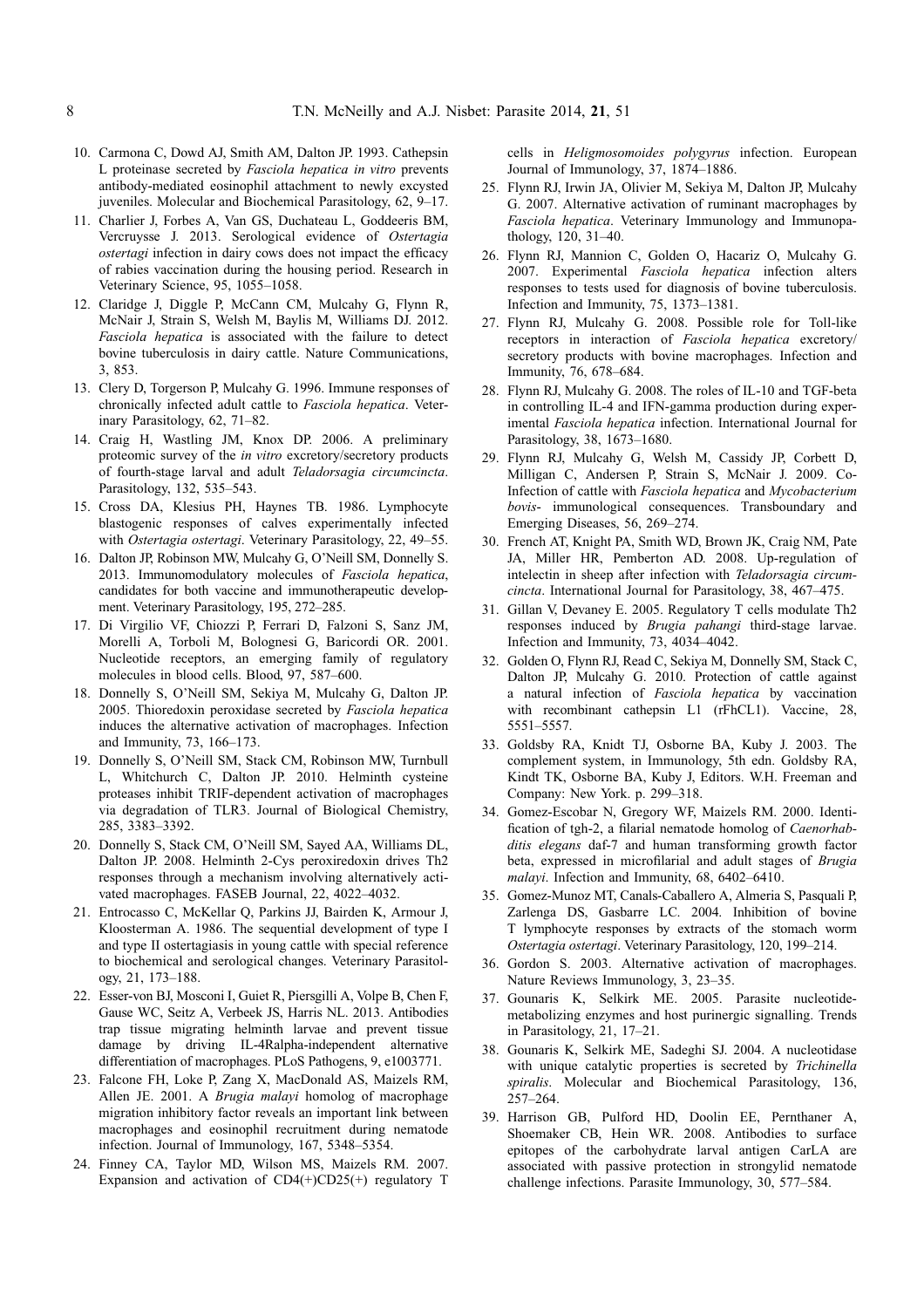- <span id="page-8-0"></span>40. Hewitson JP, Ivens AC, Harcus Y, Filbey KJ, McSorley HJ, Murray J, Bridgett S, Ashford D, Dowle AA, Maizels RM. 2013. Secretion of protective antigens by tissue-stage nematode larvae revealed by proteomic analysis and vaccinationinduced sterile immunity. PLoS Pathogens, 9, e1003492.
- 41. Jefferies JR, Barrett J, Turner RJ. 1996. Immunomodulation of sheep and human lymphocytes by *Fasciola hepatica* excretory-secretory products. International Journal for Parasitology, 26, 1119–1121.
- 42. Johnston MJ, MacDonald JA, McKay DM. 2009. Parasitic helminths, a pharmacopeia of anti-inflammatory molecules. Parasitology, 136, 125–147.
- 43. Josefowicz SZ, Lu LF, Rudensky AY. 2012. Regulatory T cells. Mechanisms of differentiation and function. Annual Review of Immunology, 30, 531–564.
- 44. Klesius PH. 1988. Immunity to Ostertagia ostertagi. Veterinary Parasitology, 27, 159–167.
- 45. Kullberg MC, Pearce EJ, Hieny SE, Sher A, Berzofsky JA. 1992. Infection with Schistosoma mansoni alters Th1/Th2 cytokine responses to a non-parasite antigen. Journal of Immunology, 1992(148), 3264–3270.
- 46. Laing R, Kikuchi T, Martinelli A, Tsai IJ, Beech RN, Redman E, Holroyd N, Bartley DJ, Beasley H, Britton C, Curran D, Devaney E, Gilabert A, Hunt M, Jackson F, Johnston SL, Kryukov I, Li K, Morrison AA, Reid AJ, Sargison N, Saunders GI, Wasmuth JD, Wolstenholme A, Berriman M, Gilleard JS, Cotton JA. 2013. The genome and transcriptome of Haemonchus contortus, a key model parasite for drug and vaccine discovery. Genome Biology, 14, R88.
- 47. Li MO, Wan YY, Sanjabi S, Robertson AK, Flavell RA. 2006. Transforming growth factor-beta regulation of immune responses. Annual Review of Immunology, 24, 99–146.
- 48. Maizels RM, Balic A, Gomez-Escobar N, Nair M, Taylor MD, Allen JE. 2004. Helminth parasites-masters of regulation. Immunological Reviews, 201, 89–116.
- 49. Maizels RM, Gomez-Escobar N, Gregory WF, Murray J, Zang X. 2001. Immune evasion genes from filarial nematodes. International Journal for Parasitology, 31, 889–898.
- 50. Maizels RM, Yazdanbakhsh M. 2003. Immune regulation by helminth parasites, cellular and molecular mechanisms. Nature Reviews Immunology, 3, 733–744.
- 51. McNeilly TN, Devaney E, Matthews JB. 2009. Teladorsagia circumcincta in the sheep abomasum, defining the role of dendritic cells in T cell regulation and protective immunity. Parasite Immunology, 31, 347–356.
- 52. McNeilly TN, Rocchi M, Bartley Y, Brown JK, Frew D, Longhi C, McLean L, McIntyre J, Nisbet AJ, Wattegedera S, Huntley JF, Matthews JB, 2013. Suppression of ovine lymphocyte activation by Teladorsagia circumcincta larval excretorysecretory products. Veterinary Research, 44, 70.
- 53. McSorley HJ, Grainger JR, Harcus Y, Murray J, Nisbet AJ, Knox DP, Maizels RM. 2010. daf-7-related TGF-beta homologues from Trichostrongyloid nematodes show contrasting life-cycle expression patterns. Parasitology, 137, 159–171.
- 54. McSorley HJ, Hewitson JP, Maizels RM. 2013. Immunomodulation by helminth parasites, defining mechanisms and mediators. International Journal for Parasitology, 43, 301–310.
- 55. Molehin AJ, Gobert GN, McManus DP. 2012. Serine protease inhibitors of parasitic helminths. Parasitology, 139, 681–695.
- 56. Mulcahy G, O'Connor F, Clery D, Hogan SF, Dowd AJ, Andrews SJ, Dalton JP. 1999. Immune responses of cattle to experimental anti-Fasciola hepatica vaccines. Research in Veterinary Science, 67, 27–33.
- 57. Mulcahy G, O'Connor F, McGonigle S, Dowd A, Clery DG, Andrews SJ, Dalton JP. 1998. Correlation of specific antibody titre and avidity with protection in cattle immunized against Fasciola hepatica. Vaccine, 16, 932–939.
- 58. Murray J, Manoury B, Balic A, Watts C, Maizels RM. 2005. Bm-CPI-2, a cystatin from Brugia malayi nematode parasites, differs from Caenorhabditis elegans cystatins in a specific site mediating inhibition of the antigen-processing enzyme AEP. Molecular and Biochemical Parasitology, 139, 197–203.
- 59. Newlands GF, Skuce PJ, Knox DP, Smith SK, Smith WD. 1999. Cloning and characterization of a beta-galactosidebinding protein (galectin) from the gut of the gastrointestinal nematode parasite Haemonchus contortus. Parasitology, 119, 483–490.
- 60. Nisbet AJ, Bell NE, McNeilly TN, Knox DP, Maizels RM, Meikle LI, Wildblood LA, Matthews JB. 2010. A macrophage migration inhibitory factor-like tautomerase from Teladorsagia circumcincta (Nematoda, Strongylida). Parasite Immunology, 32, 503–511.
- 61. Nisbet AJ, Cottee P, Gasser RB. 2004. Molecular biology of reproduction and development in parasitic nematodes, progress and opportunities. International Journal for Parasitology, 34, 125–138.
- 62. Nisbet AJ, Knox DP, McNair CM, Meikle LI, Smith SK, Wildblood LA, Matthews JB. 2009. Immune recognition of the surface associated antigen, Tc-SAA-1, from infective larvae of Teladorsagia circumcincta. Parasite Immunology, 31, 32–40.
- 63. Nisbet AJ, McNeilly TN, Wildblood LA, Morrison AA, Bartley DJ, Bartley Y, Longhi C, McKendrick IJ, Palarea-Albaladejo J, Matthews JB. 2013. Successful immunization against a parasitic nematode by vaccination with recombinant proteins. Vaccine, 31, 4017–4023.
- 64. Nisbet AJ, Zarlenga DS, Knox DP, Meikle LI, Wildblood LA, Matthews JB. 2011. A calcium-activated apyrase from Teladorsagia circumcincta, an excretory/secretory antigen capable of modulating host immune responses? Parasite Immunology, 33, 236–243.
- 65. O'Neill SM, Mills KH, Dalton JP. 2001. Fasciola hepatica cathepsin L cysteine proteinase suppresses Bordetella pertussis-specific interferon-gamma production in vivo. Parasite Immunology, 23, 541–547.
- 66. Oh SA, Li MO. 2013. TGF-beta, guardian of T cell function. Journal of Immunology, 191, 3973–3979.
- 67. Perez-Ecija RA, Mendes RE, Zafra R, Buffonni L, Martinez-Moreno A, Perez J. 2010. Pathological and parasitological protection in goats immunised with recombinant cathepsin L1 and challenged with Fasciola hepatica. Veterinary Journal, 185, 351–353.
- 68. Prieto-Lafuente L, Gregory WF, Allen JE, Maizels RM. 2009. MIF homologues from a filarial nematode parasite synergize with IL-4 to induce alternative activation of host macrophages. Journal of Leukocyte Biology, 85, 844–854.
- 69. Prowse RK, Chaplin P, Robinson HC, Spithill TW. 2002. Fasciola hepatica cathepsin L suppresses sheep lymphocyte proliferation in vitro and modulates surface CD4 expression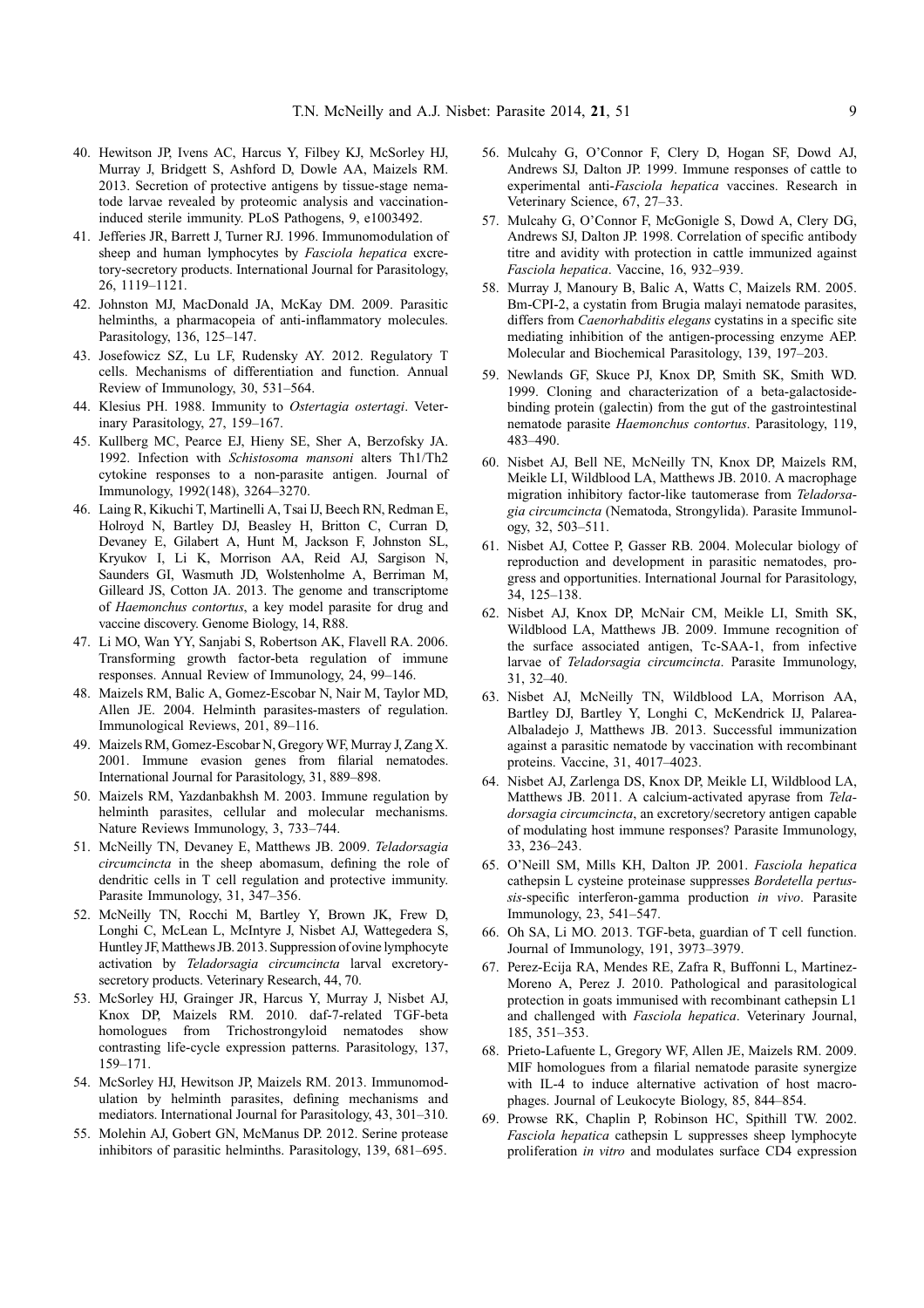on human and ovine T cells. Parasite Immunology, 24, 57–66.

- 70. Robinson MW, Alvarado R, To J, Hutchinson AT, Dowdell SN, Lund M, Turnbull L, Whitchurch CB, O'Brien BA, Dalton JP, Donnelly S. 2012. A helminth cathelicidin-like protein suppresses antigen processing and presentation in macrophages via inhibition of lysosomal vATPase. FASEB Journal, 26, 4614–4627.
- 71. Robinson MW, Dalton JP, O'Brien BA, Donnelly S. 2013. Fasciola hepatica, the therapeutic potential of a worm secretome. International Journal for Parasitology, 43, 283–291.
- 72. Robinson MW, Donnelly S, Dalton JP. 2013. Helminth defence molecules-immunomodulators designed by parasites! Frontiers in Microbiology, 4, 296.
- 73. Robinson MW, Donnelly S, Hutchinson AT, To J, Taylor NL, Norton RS, Perugini MA, Dalton JP. 2011. A family of helminth molecules that modulate innate cell responses via molecular mimicry of host antimicrobial peptides. PLoS Pathogens, 7, e1002042.
- 74. Robinson MW, Tort JF, Lowther J, Donnelly SM, Wong E, Xu W, Stack CM, Padula M, Herbert B, Dalton JP. 2008. Proteomics and phylogenetic analysis of the cathepsin L protease family of the helminth pathogen Fasciola hepatica, expansion of a repertoire of virulence-associated factors. Molecular & Cellular Proteomics, 7, 1111–1123.
- 75. Roger T, Froidevaux C, Martin C, Calandra T. 2003. Macrophage migration inhibitory factor (MIF) regulates host responses to endotoxin through modulation of Toll-like receptor 4 (TLR4). Journal of Endotoxin Research, 9, 119–123.
- 76. Sahoo S, Murugavel S, Devi IK, Vedamurthy GV, Gupta SC, Singh BP, Joshi P. 2013. Glyceraldehyde-3-phosphate dehydrogenase of the parasitic nematode Haemonchus contortus binds to complement C3 and inhibits its activity. Parasite Immunology, 35, 457–467.
- 77. Salgame P, Yap GS, Gause WC. 2013. Effect of helminthinduced immunity on infections with microbial pathogens. Nature Immunology, 14, 1118–1126.
- 78. Sartono E, Kruize YC, Kurniawan A, van der Meide PH, Partono F, Maizels RM, Yazdanbakhsh M. 1995. Elevated cellular immune responses and interferon-gamma release after long-term diethylcarbamazine treatment of patients with human lymphatic filariasis. Journal of Infectious Diseases, 171, 1683–1687.
- 79. Schutz JS, Carroll JA, Gasbarre LC, Shelton TA, Nordstrom ST, Hutcheson JP, Van Campen H, Engle TE. 2012. Effects of gastrointestinal parasites on parasite burden, rectal temperature, and antibody titer responses to vaccination and infectious bovine rhinotracheitis virus challenge. Journal of Animal Science, 90, 1948–1954.
- 80. Schwarz EM, Korhonen PK, Campbell BE, Young ND, Jex AR, Jabbar A, Hall RS, Mondal A, Howe AC, Pell J, Hofmann A, Boag PR, Zhu XQ, Gregory TR, Loukas A, Williams BA, Antoshechkin I, Brown CT, Sternberg PW, Gasser RB. 2013. The genome and developmental transcriptome of the strongylid nematode Haemonchus contortus. Genome Biology, 14, R89.
- 81. Seaton DS, Jackson F, Smith WD, Angus KW. 1989. Development of immunity to incoming radiolabelled larvae in lambs continuously infected with Ostertagia circumcincta. Research in Veterinary Science, 46, 241–246.
- 82. Smith SK, Nisbet AJ, Meikle LI, Inglis NF, Sales J, Beynon RJ, Matthews JB. 2009. Proteomic analysis of excretory/ secretory products released by Teladorsagia circumcincta larvae early post-infection. Parasite Immunology, 31, 10–19.
- 83. Smith WD. 2007. Some observations on immunologically mediated inhibited Teladorsagia circumcincta and their subsequent resumption of development in sheep. Veterinary Parasitology, 147, 103–109.
- 84. Smith WD, Smith SK, Murray JM. 1994. Protection studies with integral membrane fractions of Haemonchus contortus. Parasite Immunology, 16, 231–241.
- 85. Snider TG III, Williams JC, Karns PA, Romaire TL, Trammel HE, Kearney MT. 1986. Immunosuppression of lymphocyte blastogenesis in cattle infected with *Ostertagia ostertagi* and/ or Trichostrongylus axei. Veterinary Immunology and Immunopathology, 11, 251–264.
- 86. Strube C, Buschbaum S, Wolken S, Schnieder T. 2008. Evaluation of reference genes for quantitative real-time PCR to investigate protein disulfide isomerase transcription pattern in the bovine lungworm Dictyocaulus viviparus. Gene, 2008(425), 36–43.
- 87. Suchitra S, Anbu KA, Rathore DK, Mahawar M, Singh BP, Joshi P. 2008. Haemonchus contortus calreticulin binds to C-reactive protein of its host, a novel survival strategy of the parasite. Parasite Immunology, 30, 371–374.
- 88. Suchitra S, Joshi P. 2005. Characterization of Haemonchus contortus calreticulin suggests its role in feeding and immune evasion by the parasite. Biochimica et Biophysica Acta, 1722, 293–303.
- 89. Sun Y, Yan R, Muleke CI, Zhao G, Xu I, Li X. 2007. Recombinant galectins of Haemonchus contortus parasite induces apoptosis in the peripheral blood lymphocytes of goat. International Journal of Peptide Research and Therapeutics, 13, 387–392.
- 90. Trautmann A. 2009. Extracellular ATP in the immune system, more than just a ''danger signal''. Science Signaling, 2, e6.
- 91. Turner DG, Wildblood LA, Inglis NF, Jones DG. 2008. Characterization of a galectin-like activity from the parasitic nematode, Haemonchus contortus, which modulates ovine eosinophil migration in vitro. Veterinary Immunology and Immunopathology, 122, 138–145.
- 92. Urban JF Jr, Steenhard NR, Solano-Aguilar GI, Dawson HD, Iweala OI, Nagler CR, Noland GS, Kumar N, Anthony RM, Shea-Donohue T, Weinstock J, Gause WC. 2007. Infection with parasitic nematodes confounds vaccination efficacy. Veterinary Parasitology, 148, 14–20.
- 93. Valenzuela JG, Charlab R, Galperin MY, Ribeiro JM. 1998. Purification, cloning, and expression of an apyrase from the bed bug Cimex lectularius. A new type of nucleotidebinding enzyme. Journal of Biological Chemistry, 273, 30583–30590.
- 94. Vasta GR. 2009. Roles of galectins in infection. Nature Reviews Microbiology, 7, 424–438.
- 95. Vermeire JJ, Cho Y, Lolis E, Bucala R, Cappello M. 2008. Orthologs of macrophage migration inhibitory factor from parasitic nematodes. Trends in Parasitology, 24, 355–363.
- 96. Wang W, Yuan C, Wang S, Song X, Xu L, Yan R, Hasson IA, Li X. 2014. Transcriptional and proteomic analysis reveal recombinant galectins of Haemonchus contortus downregulated functions of goat PBMC and modulation of several

<span id="page-9-0"></span>